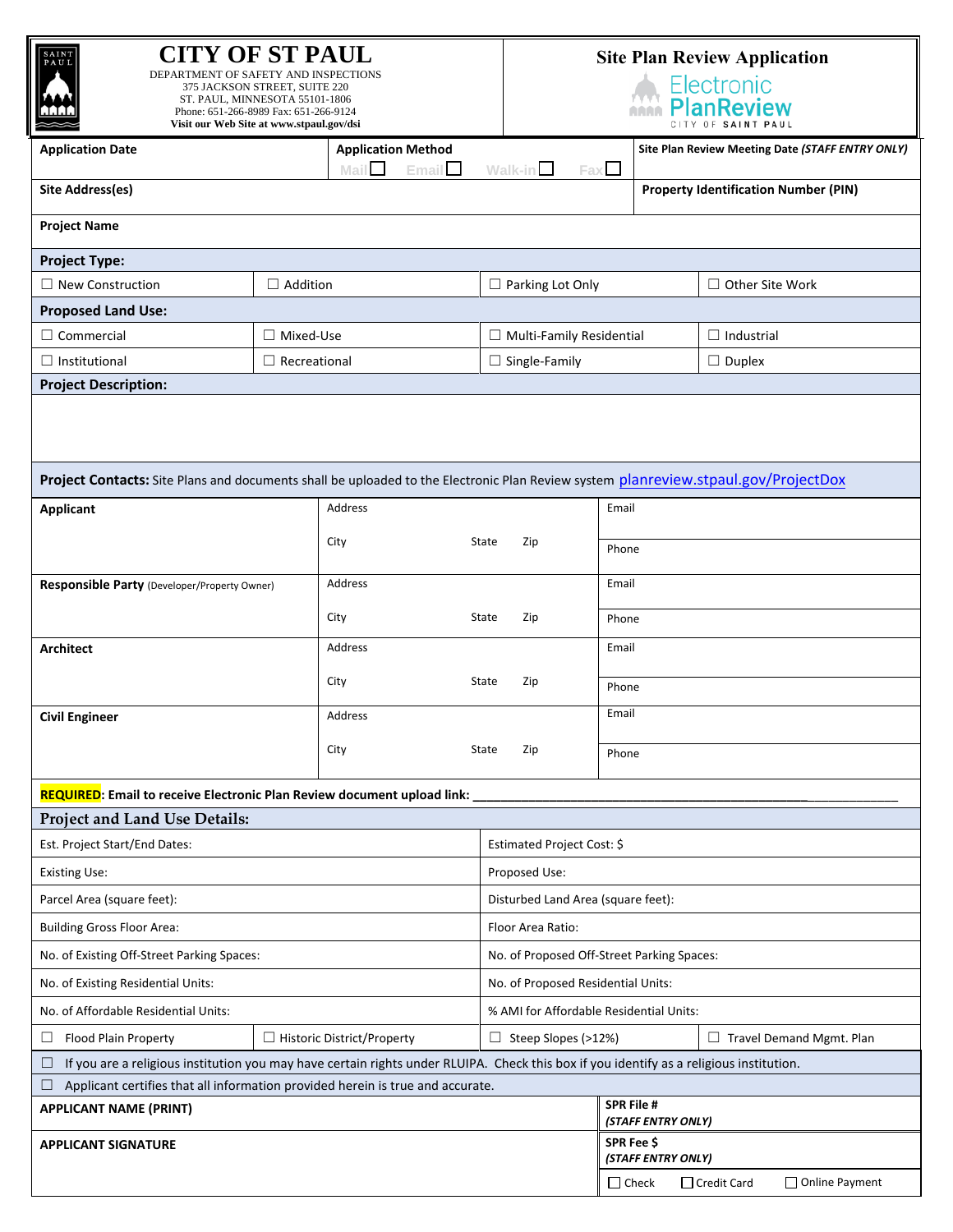

## **CITY OF ST PAUL**

DEPARTMENT OF SAFETY AND INSPECTIONS 375 JACKSON STREET, SUITE 220 ST. PAUL, MINNESOTA 55101-1806 Phone: 651-266-8989 Fax: 651-266-9124 **Visit our Web Site at www.stpaul.gov/dsi**

## **Site Plan Review Application**

Electronic **Electronic**<br>**PlanReview** CITY OF SAINT PAUL

| <b>STAFF USE ONLY</b>                                       |                                     |
|-------------------------------------------------------------|-------------------------------------|
| City Agent                                                  | Date Application Received           |
| Zoning District                                             | <b>Overlay Zoning District</b>      |
| District Council                                            | City Council Ward                   |
| <b>Watershed District</b>                                   | MnDOT or County ROW                 |
| $\Box$ Entitlements Required: Variance, CUP, Rezoning, Plat | $\Box$ Current Building Permit(s) # |
| $\Box$ Parkland Dedication Fee Required, AMOUNT: \$         | Previous SPR(s)<br>$\Box$           |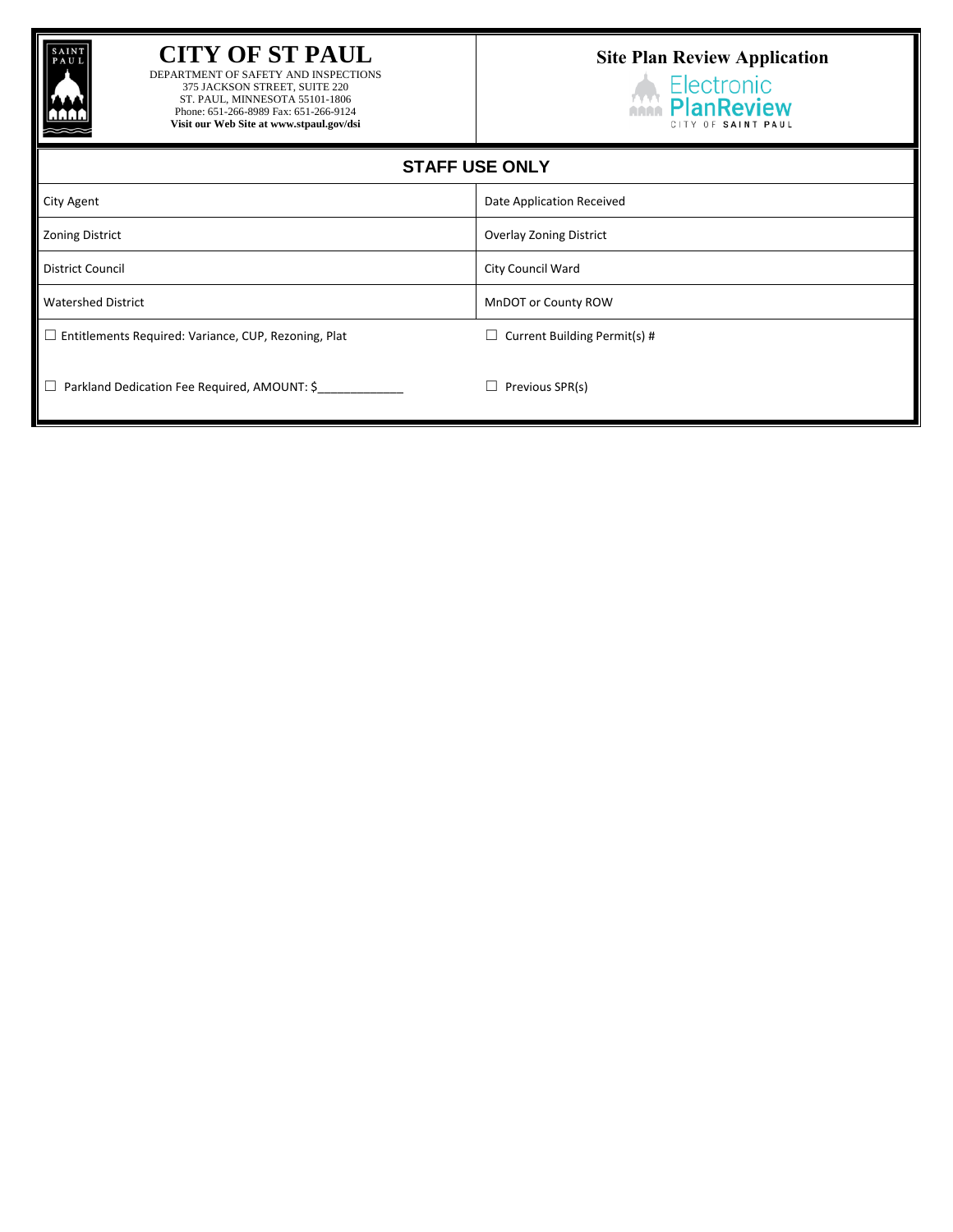

## **CITY OF SAINT PAUL** DEPARTMENT OF SAFETY AND INSPECTIONS 375 JACKSON STREET, SUITE 220 ST. PAUL, MINNESOTA 55101-1806 Phone: 651-266-8989 Fax: 651-266-9124 **Visit our Web Site a[t www.stpaul.gov/dsi](http://www.stpaul.gov/dsi)**

## **Site Plan Review Application Submittal Requirements**



Site Plan Review applications and application fees may be submitted to the City of Saint Paul Department of Safety and Inspections at 375 Jackson Street, Suite 220, St. Paul MN 55101, by email at SitePlanReview@ci.stpaul.mn.us or by fax at 651-266-9124. Site Plan Review can be reached at 651-266-9008 from 7:30 am - 4:30 pm, Monday through Friday.

Site Plan Review is required for multi-family residential, commercial, industrial, institutional, or recreational new construction, additions, or parking lots, as well as land disturbances greater than 10,000 feet square, construction on slopes 12% or greater, or one and two-family residential properties over one acre or located in a tree preservation district.

*Identify the items below that are included with the submittal of your Site Plan Review application package. Provide an explanation for any item indicated as Not Included or Not Applicable. Failure to provide required documentation may result in your Site Plan Review application being rejected.*

Upload this completed document and the following required Site Plan materials to your Electronic Plan Review project.

| Item                                                     | Yes    | <b>No</b> | N/A    | <b>Comments:</b> |
|----------------------------------------------------------|--------|-----------|--------|------------------|
| <b>Site Plan Review Application</b>                      | $\Box$ | $\Box$    | $\Box$ |                  |
| Application Fee (check or credit card)-                  | $\Box$ | $\Box$    | $\Box$ |                  |
| \$525 for first 10,000 sf of disturbance, plus \$210 for |        |           |        |                  |
| each additional 10,000 sf increment of disturbance for   |        |           |        |                  |
| expansions or parcel area for new construction.          |        |           |        |                  |
| Additional fees may apply, e.g. TDMP, Flood Plain,       |        |           |        |                  |
| <b>Steep Slopes</b>                                      |        |           |        |                  |
| <b>Project Description/Overview-</b>                     | □      | $\Box$    | □      |                  |
| Narrative description of the project, project contacts   |        |           |        |                  |
| and design professionals                                 |        |           |        |                  |
| Location Map-                                            | $\Box$ | $\Box$    | $\Box$ |                  |
| Map of the proposed development within the City          |        |           |        |                  |
| Certified Survey-                                        |        | □         | $\Box$ |                  |
| Including existing conditions such as property lines,    |        |           |        |                  |
| easements, buildings, utilities, parking, sidewalks,     |        |           |        |                  |
| driveways, landscaping, wetland, park land               |        |           |        |                  |
| <b>Demolition Plan-</b>                                  | $\Box$ | $\Box$    | $\Box$ |                  |
| Including private property and public realm removals,    |        |           |        |                  |
| utility cuts, tree protection measures                   |        |           |        |                  |
| <b>Erosion Control Plan-</b>                             | $\Box$ | $\Box$    | $\Box$ |                  |
| Including measures such as silt fences, inlet            |        |           |        |                  |
| protection, rock construction entrance and street        |        |           |        |                  |
| cleaning, stormwater pollution prevention plan           |        |           |        |                  |
| Site Layout and Paving Plan-                             | $\Box$ | $\Box$    | □      |                  |
| Including proposed buildings, dimensions, and other      |        |           |        |                  |
| appropriate labels. Consider Zoning design and           |        |           |        |                  |
| dimensional standards.                                   |        |           |        |                  |